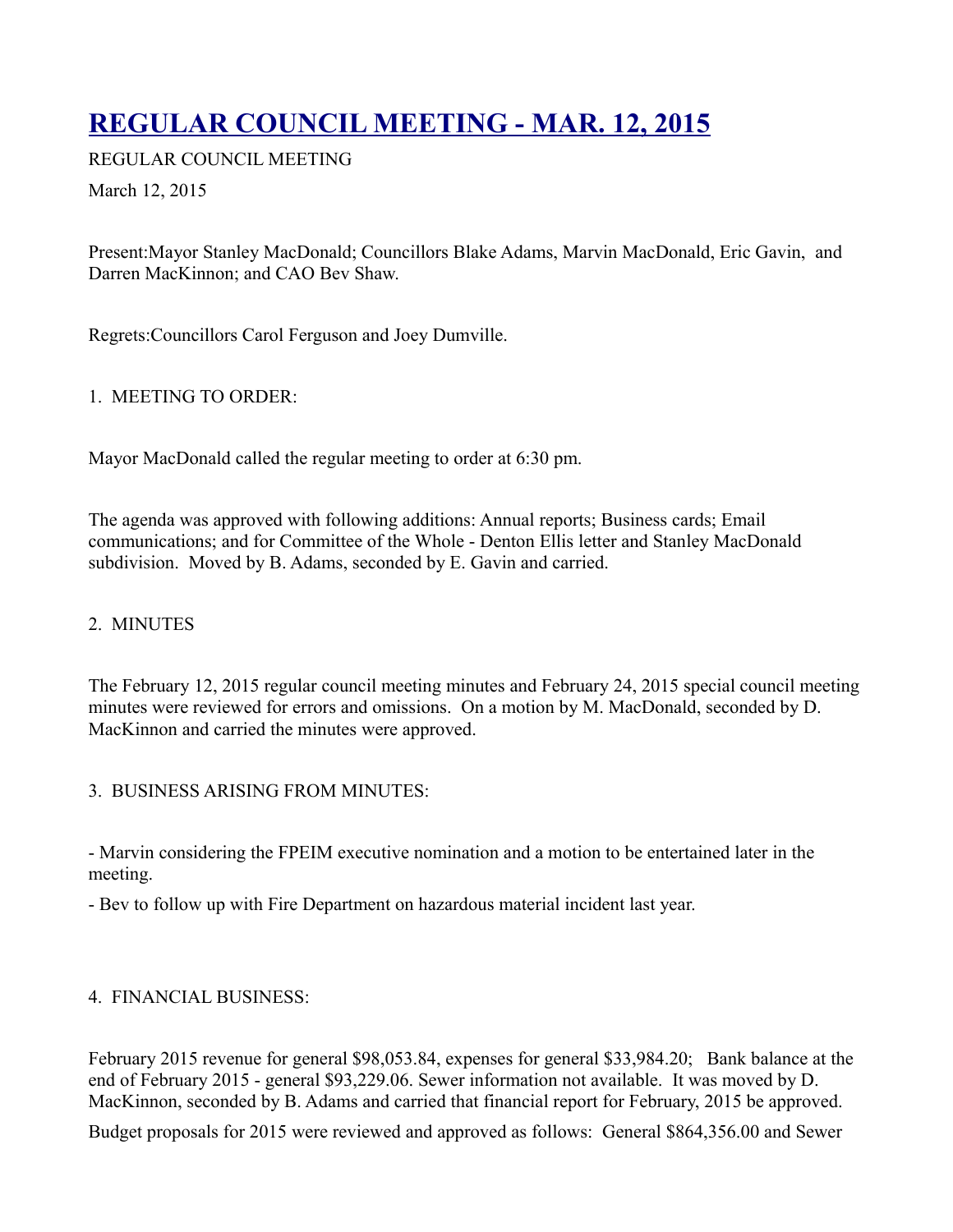\$117,918.00. Tax rates for 2015 set as follows: Commercial \$1.10 and Residential \$0.79. Moved by M. MacDonald, seconded by E. Gavin and carried. (Vote held with 3 yes and 1 no.)

#### 5. NEW BUSINESS

Police report presented as RCMP officer in attendance. Staff Sgt. Ken Spenceley reviewed the monthly report for February. The officer agreed to check with Department of Transportation on radar signs and post office traffic situation.

## 1. Chairperson's report

Stanley's written report circulated to Council. He attended the annual Awards Gala and meeting of TIA PEI where the Premier's Award was presented to the Canadian Potato Museum. Also attended the funding announcement for New Horizons projects and two O'Leary Region Business Association meetings.

#### 2. Administrator's report

Bev reported that audit work has continued throughout the past month plus sewer account receipts. EDA worker, Shirley Smith, worked for 6 weeks; CN tenant, Rustic Rummaging is leaving at the end of March. Building permit issued to Community Inclusions for remodeling of former liquor store at 76 Ellis Avenue at an estimated cost of \$330,000 to accommodate the Maple House Centre and café (seating for 25 - 30).

## 3. Reports from Departments

Development & Tourism - Blake reported that he plans to present his development committee proposal later in the meeting.

Fire Department - Chief Perry's report circulated to Council. It was noted that Firefighter Derek Smallman has retired after 20 years and that Council to present a gift when Fire Department does. Also O'Leary Area Fire District Committee was pleased with fire department budget.

Streets, Sidewalks, Sanitation - Eric reported everything is fine with the sewer system except for the line freezing at the ADIC. Some corners have limited visibility due to the amount of snow. A few street signs will have to be replaced or repaired due to plow damage. Maritime Electric rates for street lights to be checked.

Recreation - Written report from Jeff circulated to Council. Jeff is working on the Image Works advertisements with their staff and selling space in the ad is going well. Pictures and text for ad was suggested.

4. Town sign - Darren asked for details on desired sign and that a stake be placed where sign to be located. To obtain advice on set back from the road.

5. Web Site quotes - Moved by B. Adams, seconded by E. Gavin and carried that quote from PEI Web